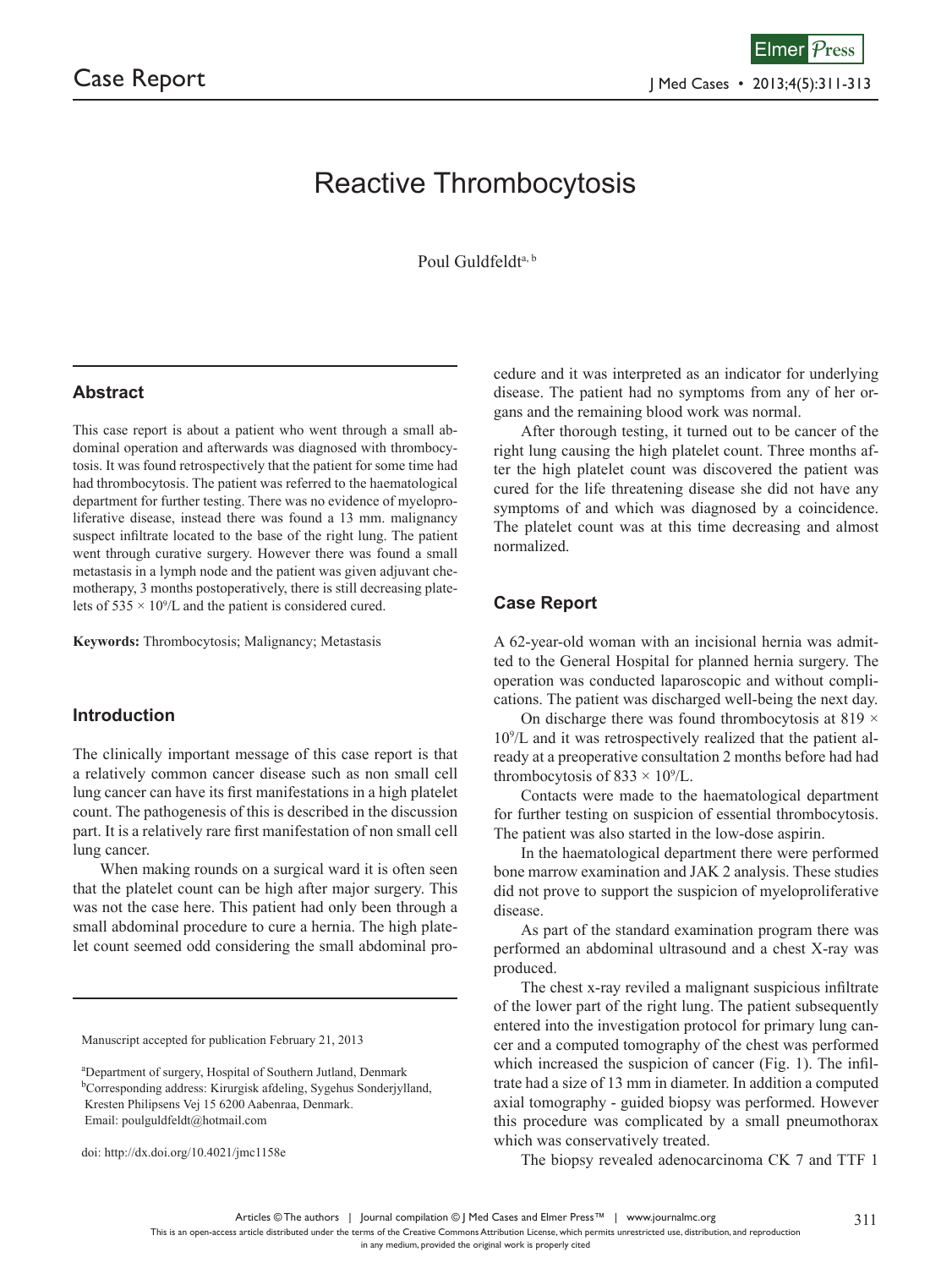



**Figure 1.** The chest x-ray revealed a malignant suspicious infiltrate of the lower part of the right lung.

positive, thus compatible with primary lung cancer.

A positron emission tomography - computed tomography did not raise suspicion of disseminated disease and as a lung function examination revealed an FEV1 of 99% of predicted and an FVC of 96% of predicted, the patient was referred to the university hospital for radical surgery.

The tumor was removed in toto and the histology report showed adenocarcinoma. There was found one metastases in a lymph node of the medial bronchus and it was therefore necessary with adjuvant chemotherapy.

## **Discussion**

Reactive thrombocytosis can be seen as part of an acute inflammatory condition, after major surgery and in cancer diseases. Elevated values are also seen among patients suffering from polycythemia, chronic myeloid leukemia, acute infections and chronic inflammatory conditions [1].

The reason for thrombocytosis in malignancies is not yet fully understood. One possible explanation may be associated with the formation of megakaryocytes which can be stimulated by interleukin-6. It is known that interleukin-6 can be released from the tumor cells both in vitro and in vivo, and thus stimulating the formation of megakaryocytes resulting in thrombocytosis [2, 3].

There is usually no indication for measuring platelet numbers postoperatively, unless there has been a greater blood loss or if the patient has an increased risk of bleeding. None of these causes was present here. By mistake the platelet numbers was measured postoperatively and thus, it was quite by accident that it was recognized that the patient had thrombocytosis at discharge.

When a doctor discovers that a patient has elevated

platelet counts some of the first questions are why they are high at what should I do.

Reactive thrombocytosis is usually no indication for initiation of aspirin. In reactive thrombocytosis with values up to  $1,000 \times 10^9$ /L there is no evidence of any benefit from treatment with aspirin because the risk of a thromboembolic complication is very low. Some studies have shown a risk as low as 1.6% for a thromboembolic complication of reactive thrombocytosis. This is why it is generally not recommended to treat with aspirin for prophylactic purposes in patients with reactive thrombocytosis [1].

If there is pronounced thrombocytosis with platelet counts of  $1,000 \times 10^9$ /L or higher the patient will suffer from an acquired von Willebrand factor deficiency. In cases with extreme high platelet counts there will be too many platelets in relation to von Willebrand factor. This will result in an increased bleeding tendency and starting aspirin will aggravate this condition [1].

There are various data on the frequency of thrombocytosis in patients with non small cell lung cancer and it is estimated that between 4.15% and 32.1% have thrombocytosis at the time of diagnosis. These different observations may be because the patients were at different stages of their disease [3-5].

However, there is general agreement that reactive thrombocytosis as mono symptom and first symptom is rare and reactive thrombocytosis at baseline indicates a poorer prognosis [3-5].

When it comes to the doctors obligations it is recommended that a thorough investigation like the one this patient had is performed.

Many conditions can lead to elevated platelet counts but cancer is obvious the most feared. If the doctor makes a routine screening program for the most ordinary cancer conditions adapted to the hospital standards he is working under a great deal has been done for the patient.

# **Conflict of Interest**

There is no conflict of interest.

# **References**

- 1. Bleeker JS, Hogan WJ. Thrombocytosis: diagnostic evaluation, thrombotic risk stratification, and risk-based management strategies. Thrombosis. 2011;2011:536062.
- 2. Alexandrakis MG, Passam FH, Perisinakis K, Ganotakis E, Margantinis G, Kyriakou DS, Bouros D. Serum proinflammatory cytokines and its relationship to clinical parameters in lung cancer patients with reactive thrombocytosis. Respir Med. 2002;96(8):553-558.
- 3. Pedersen LM, Milman N. [The prognostic value of